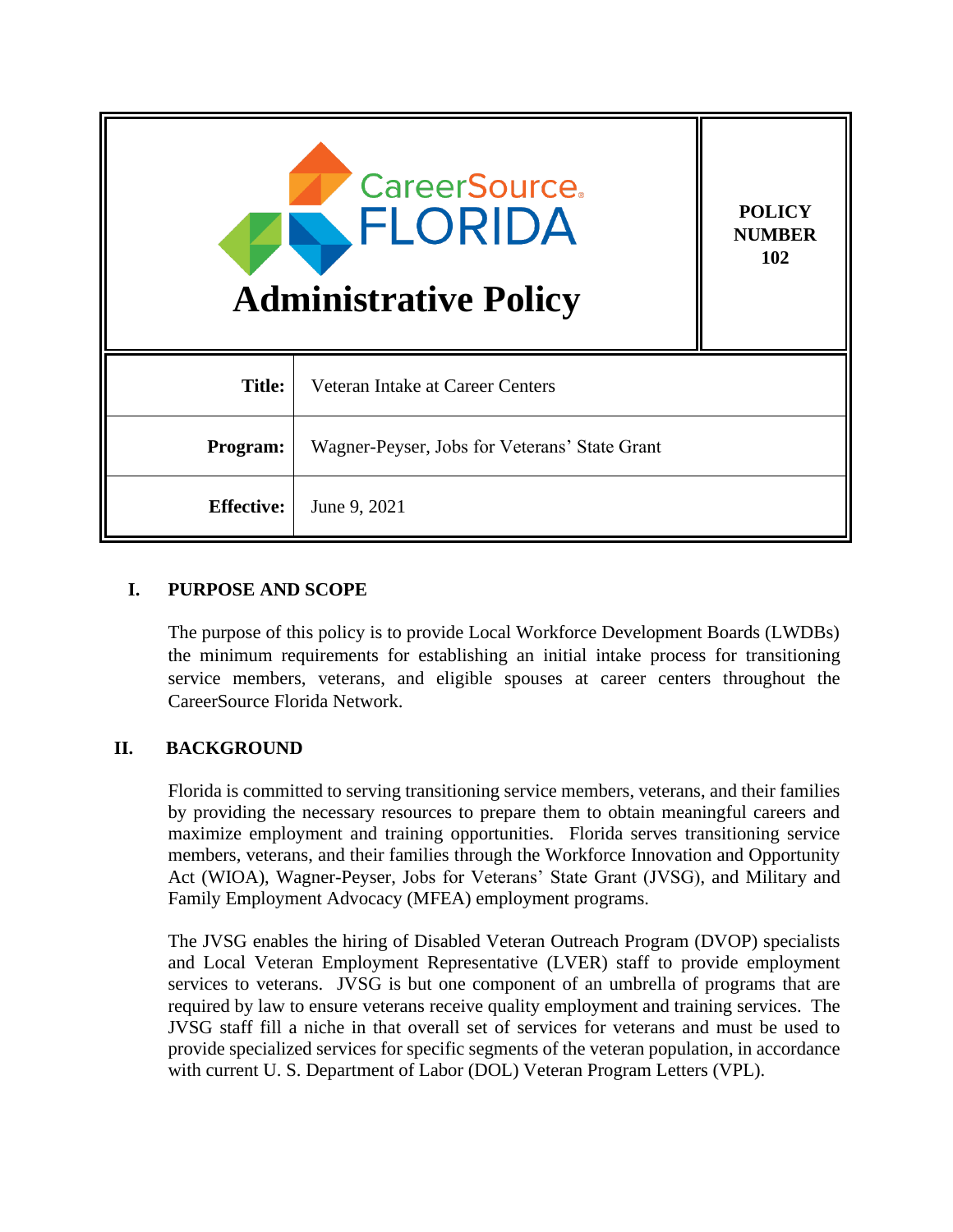#### **III. AUTHORITY**

[Public Law 113-128, Section 134\(c\)\(2\)](https://www.govinfo.gov/content/pkg/PLAW-113publ128/pdf/PLAW-113publ128.pdf) [38 United States Code \(U.S.C.\), Chapter 41](https://uscode.house.gov/view.xhtml?path=/prelim@title38/part3/chapter41&edition=prelim) [38 U.S.C., Chapter 42](https://uscode.house.gov/view.xhtml?path=/prelim@title38/part3/chapter42&edition=prelim) [Training and Employment Guidance](https://wdr.doleta.gov/directives/attach/TEGL/TEGL_19_13.pdf) Letter (TEGL) 19-13 [TEGL 19-13, Change 1](https://wdr.doleta.gov/directives/corr_doc.cfm?DOCN=9393) [TEGL 19-13, Change 2](https://wdr.doleta.gov/directives/corr_doc.cfm?DOCN=3305) [TEGL 20-13, Change 2](https://wdr.doleta.gov/directives/corr_doc.cfm?DOCN=9142)

#### **IV. POLICIES AND PROCEDURES**

LWDBs must establish a local written procedure or policy to collect demographic information of self-attesting transitioning service members, veterans, and eligible spouses at the point of career center entry and help them understand the options and services available to them, to include priority of service and enhanced career services available through DVOP specialists, when applicable.

#### **A. Identifying Transitioning Service Members, Veterans, and Eligible Spouses**

LWDBs must enable transitioning service members, veterans, and eligible spouses to self-identify at the point of entry of all career centers so that they may take full advantage of priority of service and be apprised to the full range of services available to them. Veterans may be identified through several means, including, but not limited to:

- Ensuring staff (receptionists, welcome team) ask individuals at the point of entry if he/she, or his/her spouse, is currently serving, or has ever served, in the United States (U.S.) military;
- Prominent priority of service signage that encourages veterans and eligible spouses to self-identify;
- Electronic kiosk intake systems which allow the individual to self-identify as a transitioning service member, veteran, or eligible spouse; or
- Staff review of the individual's military service section of the State's Management Information System (MIS), Employ Florida.

**Note**: Veterans are identified in Employ Florida by an American flag icon.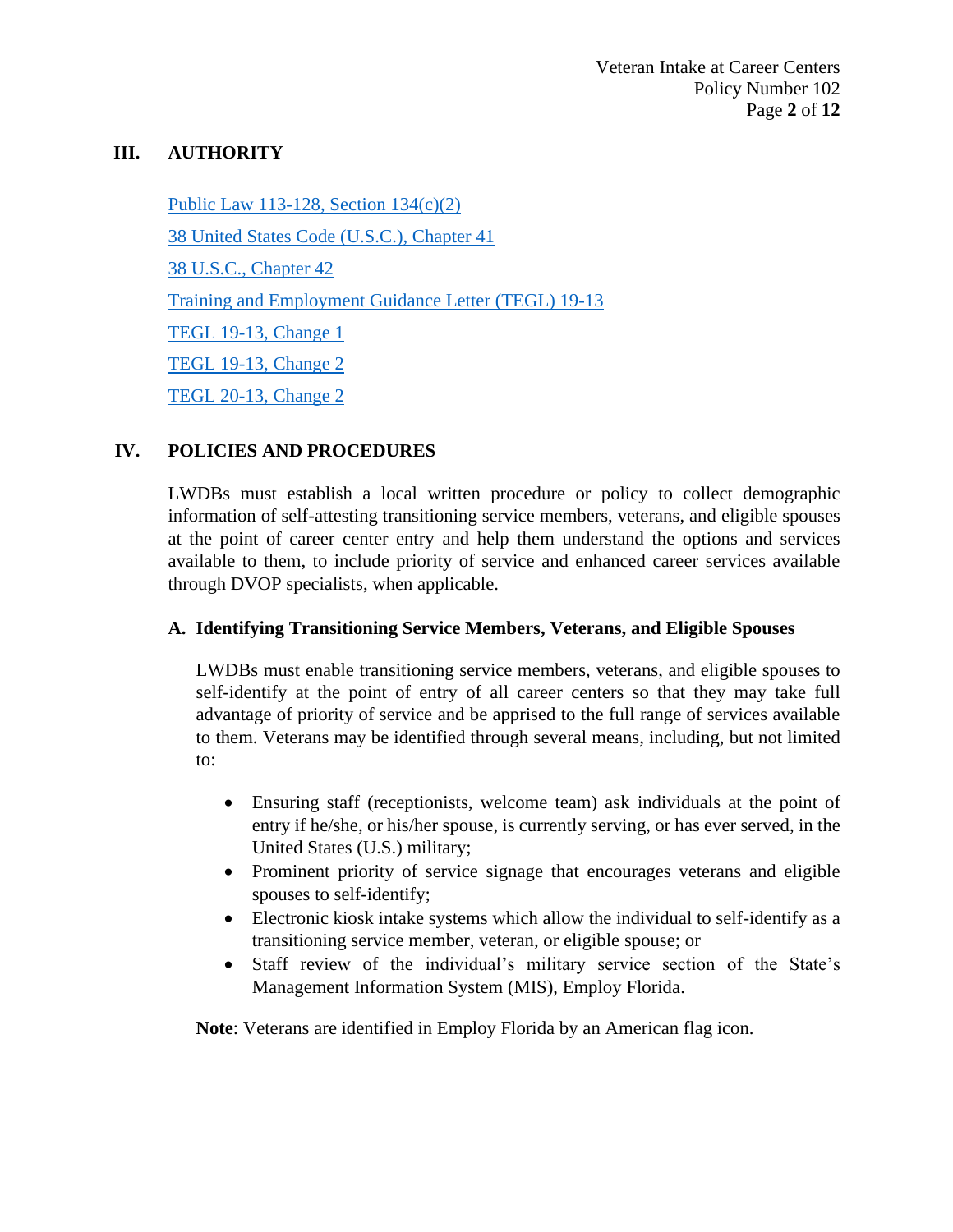#### **B. Intake Screening for Enhanced Services**

It is expected that the Wagner-Peyser and Workforce Innovation and Opportunity Act (WIOA) programs will provide employment services to most veterans, which will permit JVSG-funded DVOP specialists to focus their efforts on eligible veterans with Significant Barriers to Employment (SBEs) and/or special populations designated by DOL, as described in [Section IV.B.2.](#page-3-0) of this policy.

As such, LWDBs must establish a local written policy to ensure DVOP specialists serve targeted populations designated by DOL. The local policy must include intake procedures to screen individuals visiting the career center for the purpose of obtaining employment assistance who identify as transitioning service members, veterans, or eligible spouses for eligibility for DVOP services. LWDBs must ensure the staff member who conducts the intake screening is a non-JVSG staff member who is wellinformed in the services and programs available in the career center.

To facilitate the intake screening, LWDBs must use th[e Veteran Intake Form,](http://floridajobs.org/docs/default-source/lwdb-resources/programs-and-resources/vets/veteran-intake-form_2021.pdf?sfvrsn=efbe4eb0_2) or locally established equivalent, to determine the individual's service level needs and eligibility for enhanced services from a DVOP specialist. The Veteran Intake Form may be modified by the LWDB or integrated into a local electronic intake kiosk, if the core elements which identify the demographics outlined in [Sections IV.B.1](#page-2-0) and [IV.B2](#page-3-0) of this policy are retained.

Individuals determined eligible for DVOP specialist services must immediately be referred to a DVOP specialist. Individuals who are not found to be eligible must be provided services by the first available qualified and appropriate career center staff member. In instances where a DVOP specialist is not available, individuals who would normally be served by DVOP specialists must be served by the next available qualified and appropriate career center staff member. Services to SBE and special population veterans must not be delayed or postponed due to the unavailability of a DVOP specialist.

## <span id="page-2-0"></span>**1. Eligible Veteran and Spouse**

In accordance with [Title 38, U.S.C.,](https://www.govinfo.gov/content/pkg/CPRT-112HPRT65875/pdf/CPRT-112HPRT65875.pdf) LWDBs must apply a more narrowly defined definition of veteran (i.e. eligible veteran) or veteran/military spouse (i.e. eligible spouse) when determining eligibility for services from a DVOP specialist. LWDBs must establish a local process to ensure all individuals referred to, and/or who receive services from DVOP specialists, meet the definition of eligible veteran or eligible spouse. Individuals that meet the definition of one of the special population groups, as described in Section IV.B.2( $i$ -l) of this policy, are exempt from this requirement and may be served by a DVOP specialist regardless of their status as an eligible veteran or eligible spouse.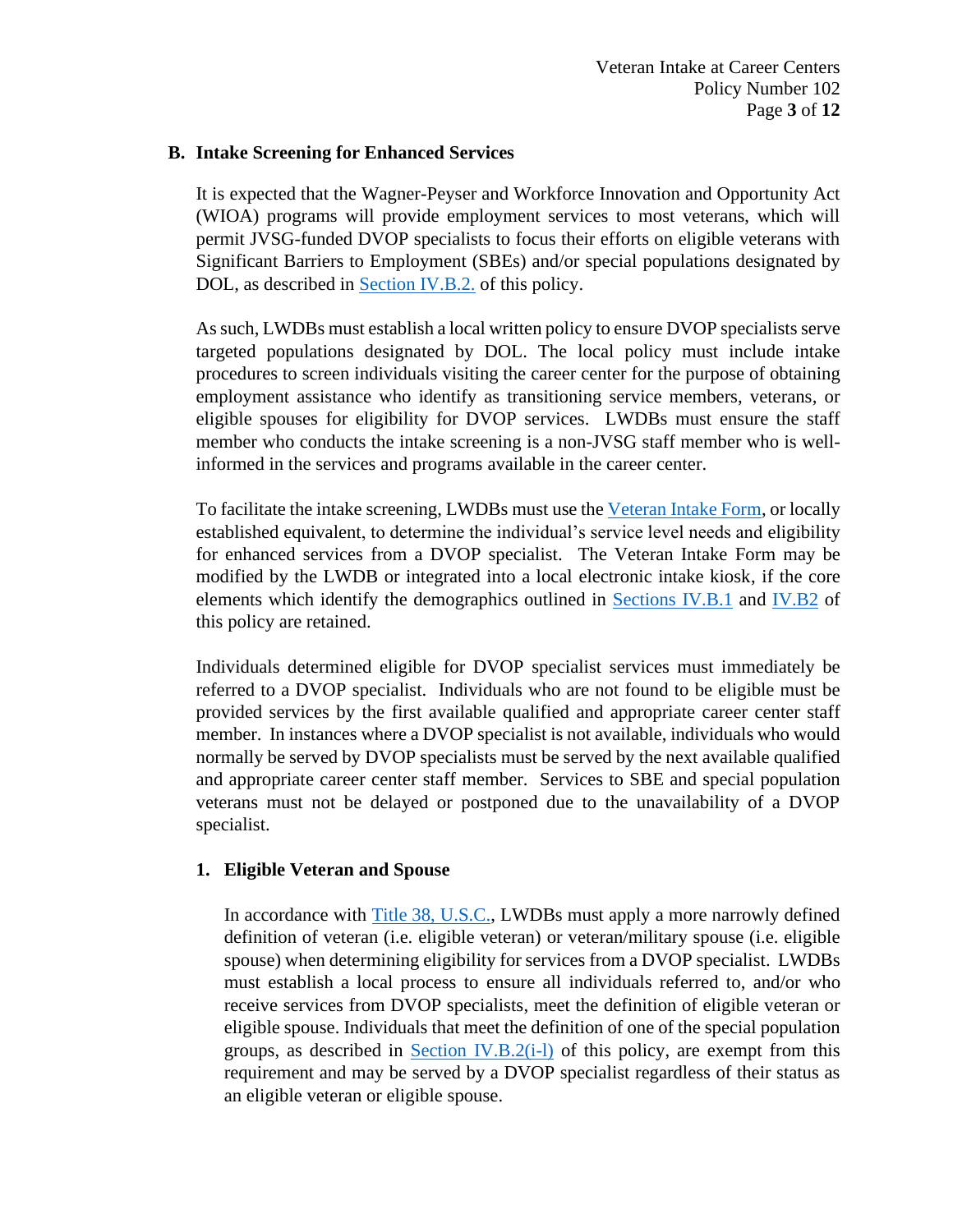- **a)** Eligible veteran means a veteran who meets any of the following:
	- i. Served on active duty for a period of more than 180 days and was discharged or released with a character of service other than dishonorable;
	- ii. Was discharged or released from active duty because of a service-connected disability;
	- iii. Was discharged or released from active duty by reason of a sole survivorship discharge; or
	- iv. As a member of a reserve component under an order to active duty, served on active duty during a period of war or in a campaign or expedition for which a campaign badge is authorized and was discharged or released from such duty with a character of service other than dishonorable.
- **b)** Eligible spouse means the spouse of any of the following:
	- i. A veteran who died of a service-connected disability;
	- ii. A member of the Armed Forces serving on active duty who, at the time of application for the priority, is listed in one or more of the following categories and has been so listed for a total of more than 90 days:
		- a. Missing in action;
		- b. Captured in the line of duty by a hostile force;
		- c. Forcibly detained or interned in the line of duty by a foreign government or power;
	- iii. A spouse of any veteran who has a total disability resulting from a service‐connected disability, as evaluated by the Department of Veterans Affairs; or
	- iv. A spouse of any veteran who died while a total, serviceconnected disability was in existence.

#### <span id="page-3-0"></span>**2. Significant Barriers to Employment and Special Populations**

In addition to meeting the definition of eligible veteran or spouse, LWDB local procedures and policies must ensure individuals referred to and/or who receive services from a DVOP specialist qualify under one of the following categories:

#### **a) Disabled Veteran**

A veteran of the U.S. military, ground, naval or air service who is entitled to compensation (or who but for the receipt of military retired pay would be entitled to compensation) under laws administered by the Secretary of Veterans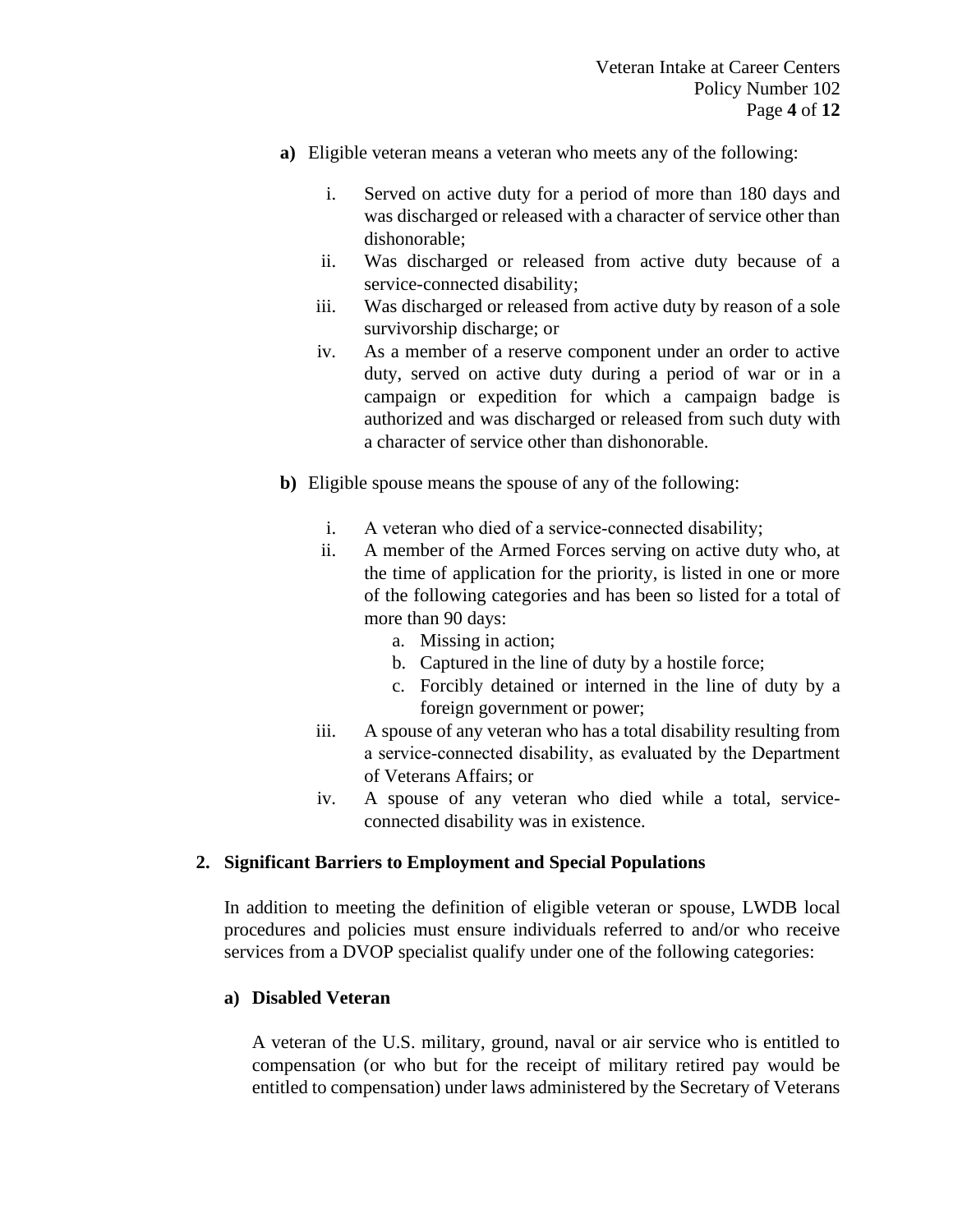Affairs, or was discharged or released from active duty because of a serviceconnected disability. This category of SBE is not applicable to non-veteran, eligible spouses.

This category also includes special disabled veterans, which are defined as veterans who have been rated at thirty (30) percent disabled or more, or rated at ten (10) or twenty (20) percent disabled in the case of a veteran who has been determined under [Title 38, U.S.C.](https://www.ecfr.gov/cgi-bin/text-idx?node=sg38.2.21_148.sg6&rgn=div7) 3106 to have a serious employment barrier.

**Note**: Veterans who have a pending disability claim with the U.S. Department of Veterans Affairs qualify for DVOP services under this category, as the LWDB must assume the decision for the veteran's claim will be in the affirmative.

#### **b) Homeless**

As defined in Title 42, [U.S.C. 11302\(a\) and \(b\),](https://uscode.house.gov/view.xhtml?path=/prelim@title42/chapter119&edition=prelim) the definition of homeless for the purpose of determining eligibility for DVOP services includes eligible veterans and spouses:

- a. Who lack a fixed, regular, and adequate nighttime residence;
- b. With a primary nighttime residence that is a public or private place not designed for or ordinarily used as a regular sleeping accommodation for human beings, including a car, park, abandoned building, bus or train station, airport, or camping ground;
- c. Who is living in a supervised publicly or privately operated shelter designated to provide temporary living arrangements (including hotels and motels paid for by Federal, State, or local government programs for low-income individuals or by charitable organizations, congregate shelters, and transitional housing);
- d. Who resides in a shelter or place not meant for human habitation and who is exiting an institution where he or she temporarily resided;
- e. Who is fleeing, or is attempting to flee, domestic violence, dating violence, sexual assault, stalking, or other dangerous or life-threatening conditions in the individual's or family's current housing situation, including where the health and safety of children are jeopardized, and who have no other residence and lack the resources or support networks to obtain other permanent housing.
- f. Veterans and eligible spouses who:
	- 1) Will imminently lose their housing, including housing they own, rent, or live in without paying rent, are sharing with others, and rooms in hotels or motels not paid for by Federal, State, or local government programs for low-income individuals or by charitable organizations, as evidenced by: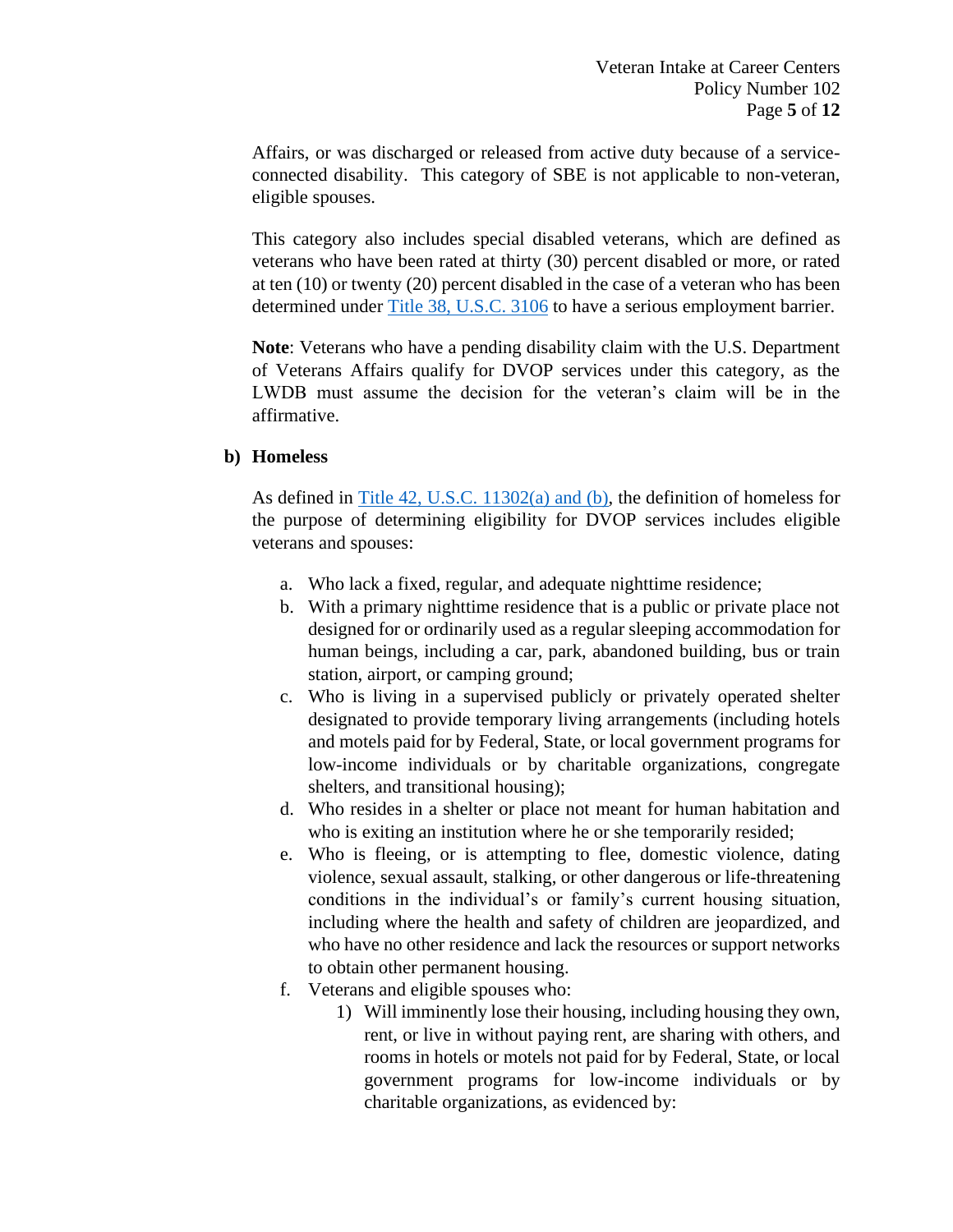- i. A court order resulting from an eviction action that notifies the individual or family that they must leave within 14 days;
- ii. Having a primary nighttime residence that is a room in a hotel or motel and where they lack the resources necessary to reside there for more than 14 days; or
- iii. Credible evidence indicating that the owner or renter of the housing will not allow the individual or family to stay for more than 14 days, and any oral statement from an individual or family seeking homeless assistance that is found to be credible.
- 2) Have no subsequent residence identified; and
- 3) Lack the resources or support networks needed to obtain other permanent housing.

## **c) Recently Separated, Long-Term Unemployed**

A veteran who has been separated from military service within the past three (3) years and who has been unemployed for 27 or more weeks, in the previous 12 months. The total unemployed weeks may be non-consecutive. This category is not applicable to non-veterans or eligible spouses.

## **d) Offender**

An offender, as defined by [WIOA Section 3 \(38\),](https://www.congress.gov/113/bills/hr803/BILLS-113hr803enr.pdf) is an individual who is currently incarcerated or who has been released from incarceration at any time.

**Note**: Individuals who were previously incarcerated but were later determined innocent or had charges dismissed are also eligible under this category.

# **e) Lacks High School Diploma or Equivalent**

Eligible veterans or spouses who lack a high school diploma or equivalent.

**Note**: [The Florida Department of Education](http://www.fldoe.org/academics/career-adult-edu/veterans-diplomas.stml) provides for the award of a standard high school diploma, with no testing requirement, to eligible veterans who meet the following criteria:

- Left a public or non-public school located in any state prior to graduation and entered the armed forces of the United States;
- Is a current resident of the state of Florida or was previously enrolled in any high school in this state or was a resident of the state of Florida at the time of death; and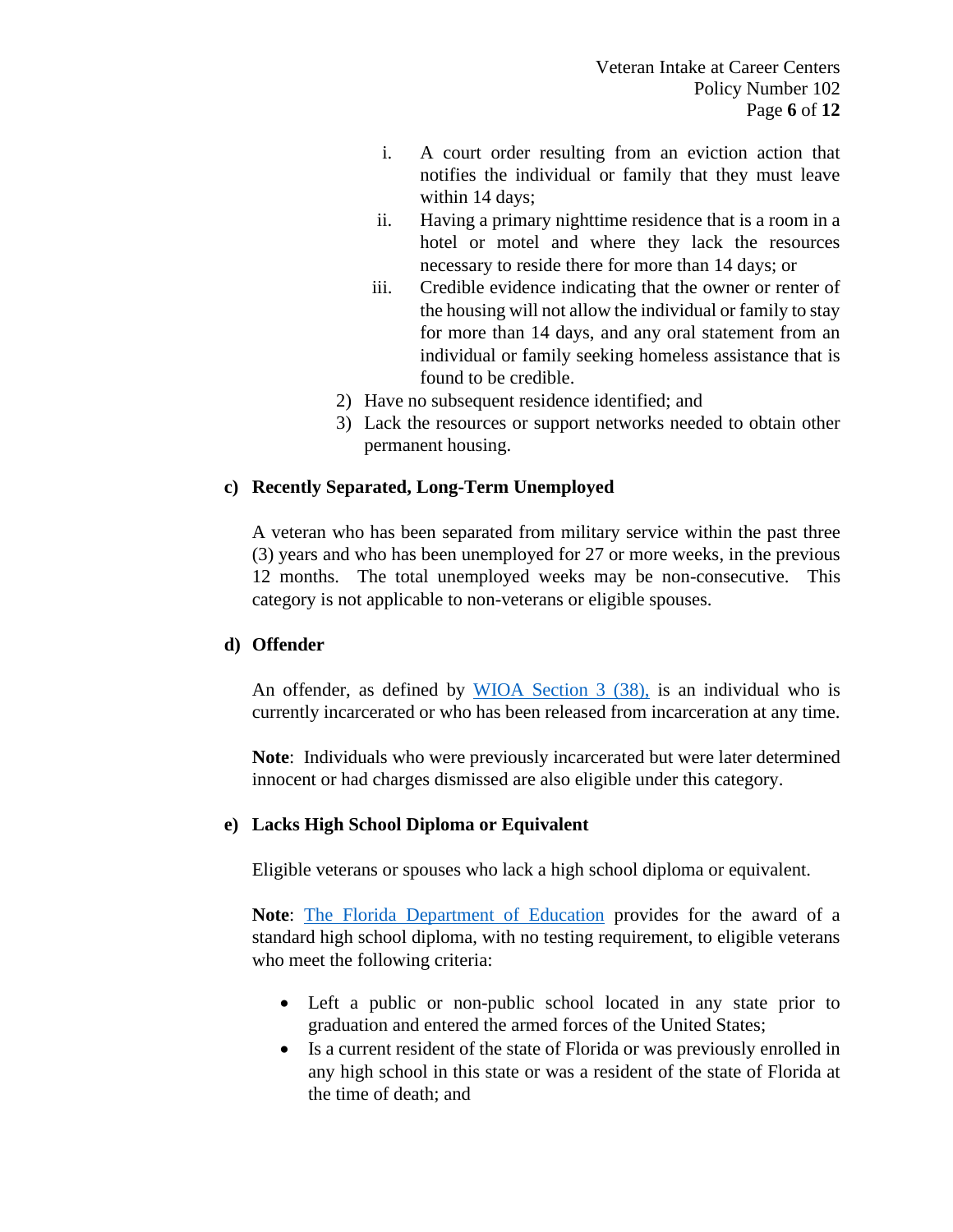• Was honorably discharged from the armed forces of the United States.

#### **f) Low Income**

As defined by [WIOA Section 3](https://www.congress.gov/113/bills/hr803/BILLS-113hr803enr.pdf) (36), low income means an individual who:

- a. Receives, or in the past 6 months has received, or is a member of a family that is receiving or in the past 6 months has received, assistance through:
	- i. Supplemental Nutrition Assistance Program (SNAP); or
	- ii. Temporary Assistance for Needy Families (TANF) program; or
	- iii. Supplemental security income program; or
	- iv. State or local income-based public assistance.
- b. Is in a family with total family income that does not exceed the higher of:
	- i. The [poverty line;](https://aspe.hhs.gov/poverty-guidelines) or
	- ii. Seventy (70) percent of the [Lower Living Standard Income](https://www.dol.gov/agencies/eta/llsil)  [Level](https://www.dol.gov/agencies/eta/llsil) (LLSIL).

## **g) Special Population: Veterans Ages 18 to 24**

Veterans who are between the ages of 18 to 24 at the time of application.

## **h) Special Population: Vietnam Era Veterans**

The term "veteran of the Vietnam era" means an eligible veteran whose active military, naval, or air service was between August 5, 1964 and May 7, 1975 (regardless if the individual had ever been stationed or served (in-country) in the Republic of Vietnam).

In the case of a veteran who physically served in the Republic of Vietnam, the date range is expanded to the period between February 28, 1961 and May 7, 1975.

## <span id="page-6-0"></span>**i) Special Population: Transitioning Service Members, Capstone**

Transitioning service members are assessed on Career Readiness Standards (CRS) by unit commanders during Capstone sessions. Capstone sessions are offered to transitioning service members to help them make adequate preparations for post-military careers before they leave active duty.

When a service member is assessed as not meeting CRS (e.g., if a member does not have an adequate civilian resume), the commander then facilitates a "warm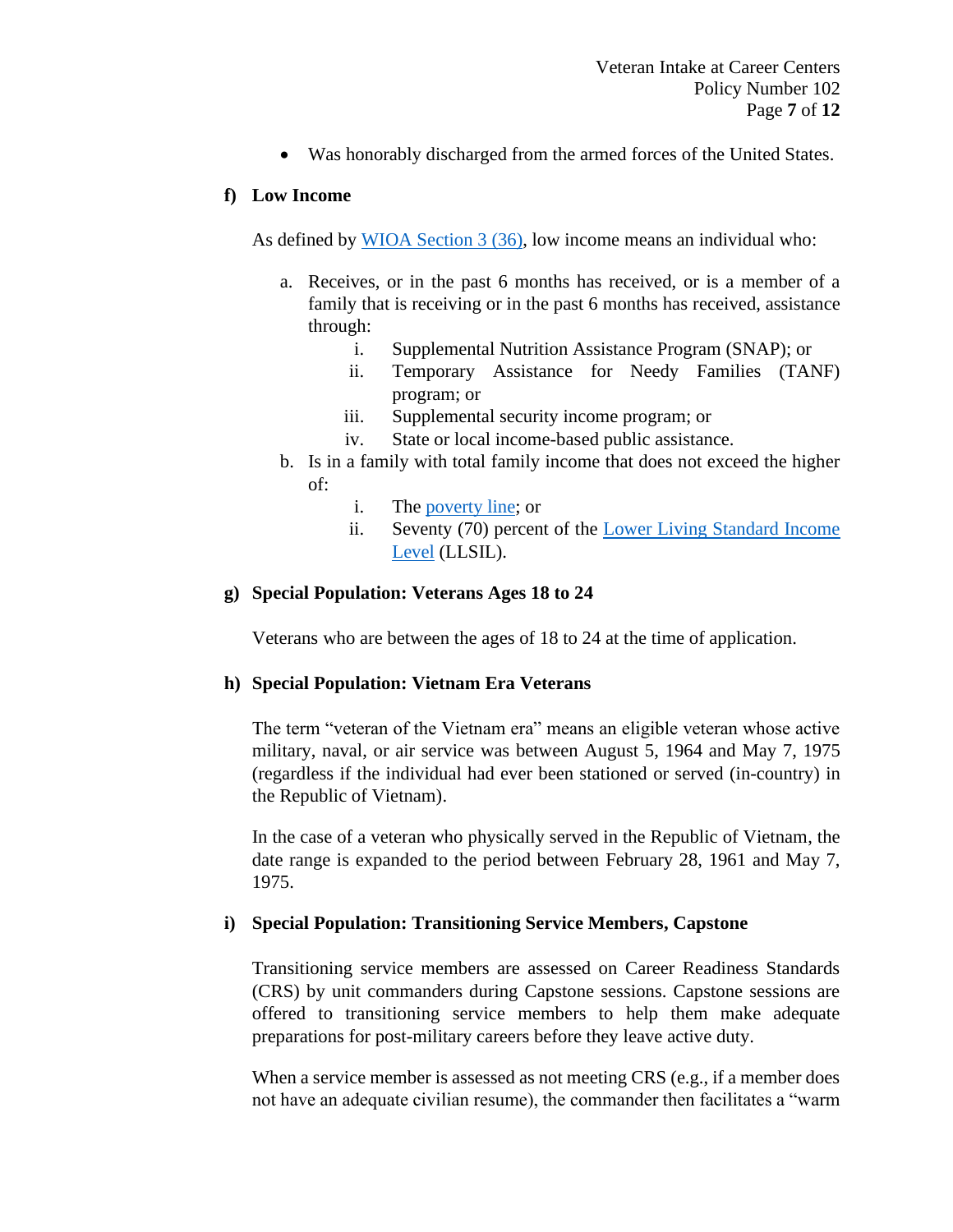handover" of the service member to a LWDB staff member or DVOP specialist for individualized career services. For each transitioning service member, unit commanders evaluate and document CRS and readiness for transition to civilian employment on the member's DD eForm 2648 - [Service Member Pre-](https://www.dodtap.mil/rest/docs?filename=Blank_eForm_PDF_Print_Out.pdf)[Separation / Transition Counseling and Career Readiness Standards eForm for](https://www.dodtap.mil/rest/docs?filename=Blank_eForm_PDF_Print_Out.pdf)  [Service Members Separating, Retiring, Released from Active Duty \(REFRAD\).](https://www.dodtap.mil/rest/docs?filename=Blank_eForm_PDF_Print_Out.pdf)

#### **j) Special Population: Transitioning Service Members Ages 18 to 24**

Transitioning service members who are between the ages of 18 to 24 at the time of application.

#### **k) Special Population: Transitioning Service Members Reduction in Force**

Transitioning service members who are being separated from active U.S. military service due to a reduction in force.

## **l) Special Population: Military Treatment Facility and Warrior Transition Unit**

Members of the Armed Forces who are wounded, ill, or injured and receiving treatment in a Military Treatment Facility (MTF), also known as military hospitals, or Warrior Transition Unit (WTU), also known as Soldier Recovery Units; and the spouses or other family caregivers of such wounded, ill, or injured members.

## **C. Employ Florida Recording**

The provision of the veteran intake screening for DVOP eligibility must be recorded in Employ Florida using service code 159 (Initial Intake Screening – DVOP Services) and include a case note that aligns with the requirements prescribed in the [Employ Florida](http://www.floridajobs.org/docs/default-source/lwdb-resources/programs-and-resources/wioa/2018-wioa/service-code-guide-072018.pdf?sfvrsn=2)  [Service Code Guide.](http://www.floridajobs.org/docs/default-source/lwdb-resources/programs-and-resources/wioa/2018-wioa/service-code-guide-072018.pdf?sfvrsn=2) Service code 159 (Initial Intake Screening – DVOP Services) does not trigger nor does it extend participation.

**Note**: An initial assessment, as recorded by Employ Florida service code 102 (Initial Assessment) must no longer be used solely to determine eligibility for DVOP services. The purpose of the intake screening is to refer those individuals who are eligible for DVOP specialist services without delay. The first service from the DVOP specialist will be an objective assessment to determine service level needs.

The LWDB staff member conducting the veteran intake must, in addition to providing the intake screening, ensure priority of service has been explained to covered persons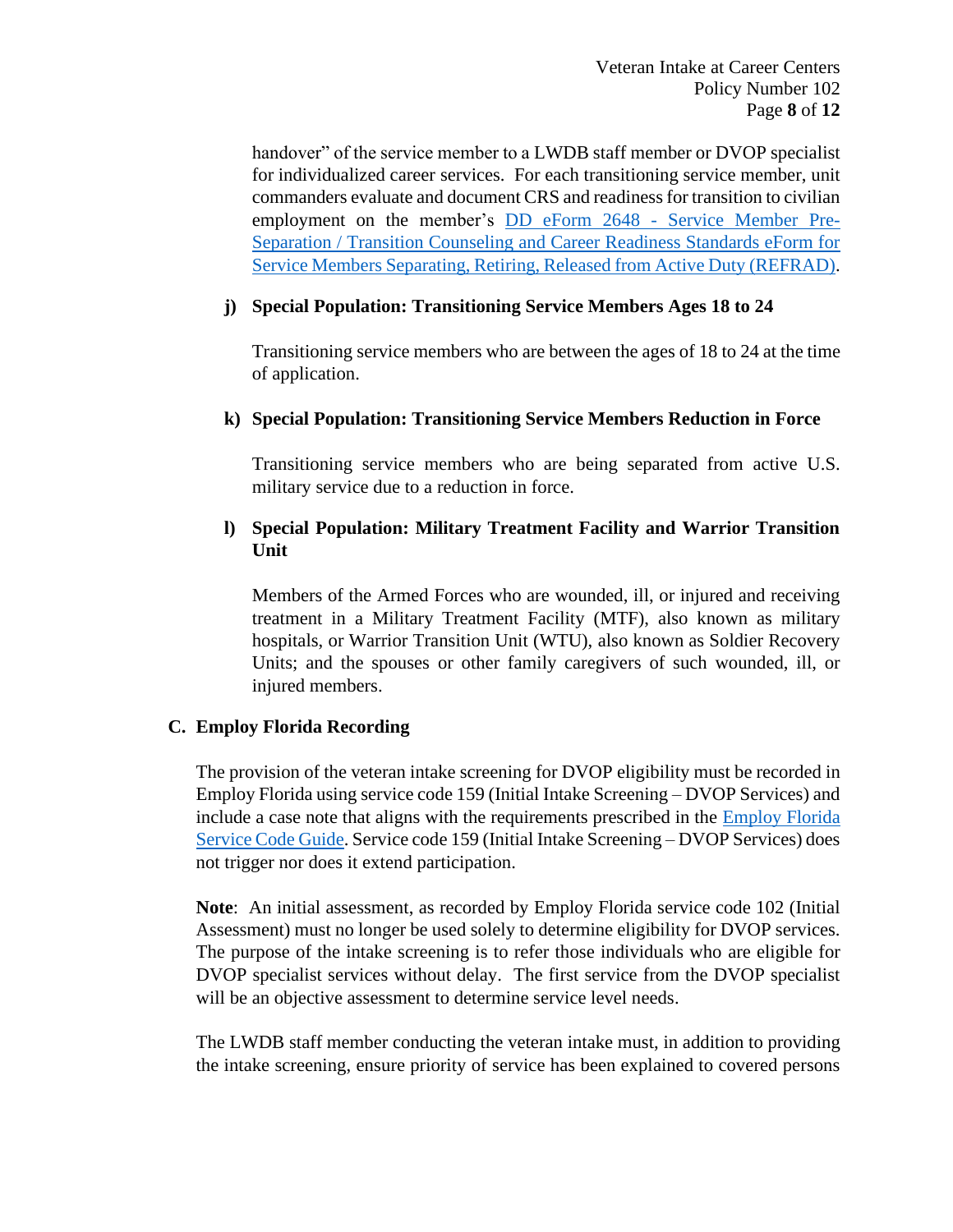in accordance with Administrative Policy [111: Priority of Service for Veterans and](http://floridajobs.org/local-workforce-development-board-resources/policy-and-guidance/guidance-papers)  [Covered Persons.](http://floridajobs.org/local-workforce-development-board-resources/policy-and-guidance/guidance-papers)

# **D. Exceptions**

Veterans referred by certain partner programs, or engaged during planned DVOP specialist outreach, upon verification of their eligible veteran/person status, may immediately be referred to, or served by (in certain circumstances) the DVOP specialist. Additionally, the DVOP specialist may make initial remote contact to veterans who have completed an Employ Florida registration and self-attested to having an SBE and/or are designated as a special population veteran. The exceptions to the veteran intake policy include:

# **1. Outreach**

DVOP specialists are required to conduct outreach to areas where veterans congregate in order to engage SBE and special population veterans. If a DVOP specialist engages with a veteran during planned outreach, the DVOP may evaluate the veteran for JVSG eligibility and, if eligible, immediately provide individualized career services. The DVOP specialist must record a case note in the participant's objective assessment that states the veteran was initially engaged during outreach and record Employ Florida service code 117 in the individual's Wagner Peyser program application in accordance with the [Employ Florida Service Code Guide.](http://floridajobs.org/docs/default-source/lwdb-resources/programs-and-resources/wioa/2021-wioa/service-code-guide-update-24may2021.pdf?sfvrsn=ad654fb0_2) If the DVOP specialist engages a non-eligible veteran during outreach, the DVOP specialist will refer the individual to a non-JVSG staff member to assist with any required services.

# **2. Employ Florida**

The intake screening categories are an integrated function of the State's case management and online labor exchange system, Employ Florida. The system's individual registration and Wagner-Peyser program application capture information from the individual that indicates eligibility for DVOP services. Individuals who meet the eligible veteran or spouse criteria with an SBE, or who are designated as a special population, are identified by an SBE icon below their name.

DVOP specialists may be the initial, remote contact for eligible SBE and special population veterans and spouses who have registered in Employ Florida for the purpose of explaining and promoting available career center services, including JVSG services. This remote contact must be recorded in Employ Florida in the form of a case note. If the individual presents at the career center for employment services as a result of the DVOP specialist's contact efforts, the individual may be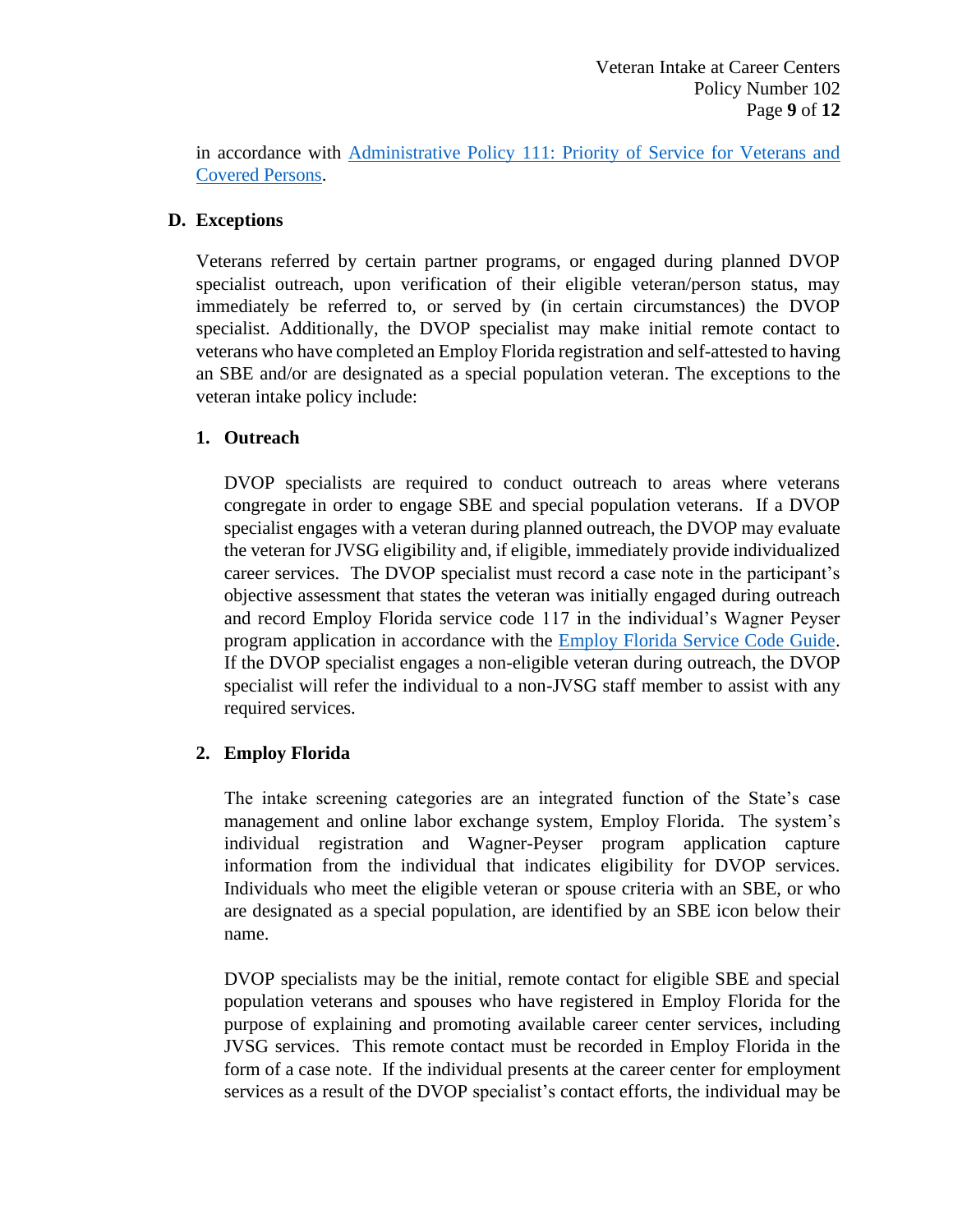immediately referred to the DVOP specialist. The DVOP must record a case note in the participant's objective assessment that states the veteran was initially engaged as a result of targeted, Employ Florida outreach.

#### **3. Veteran Readiness and Employment Program, Chapter 31**

The Veteran Readiness and Employment program, formally known as Vocational Rehabilitation and Employment (VR&E), is a joint collaboration between the U.S. Veteran's Administration (VA) and the Florida Department of Economic Opportunity (DEO) to provide employment services to disabled veterans who have completed, or are about to complete, their VR&E-funded education. All veterans participating in the VR&E program are disabled veterans; therefore, they meet the SBE requirement for DVOP services.

## **4. Homeless Veteran Reintegration Program**

The Homeless Veterans' Reintegration Program (HVRP), authorized by [Title 38,](https://uscode.house.gov/view.xhtml?path=/prelim@title38/part2/chapter20&edition=prelim)  [U.S.C., Chapter 20,](https://uscode.house.gov/view.xhtml?path=/prelim@title38/part2/chapter20&edition=prelim) is an employment focused competitive grant program of the Department of Labor, Veterans' Employment and Training Service (DOL-VETS), and is the only federal grant to focus exclusively on competitive employment for homeless veterans.

In accordance with Veteran Program Letter (VPL) 03-16, HVRP grantees must ensure HVRP veterans are co-enrolled with their local career center. Co-enrollment means the HVRP participant must receive, at minimum, one program-funded service from the LWDB. This may be accomplished by having Wagner-Peyser or other non-JVSG staff assist the veteran with the following:

- a) Notification of priority of service;
- b) Orientation to available programs and services in the career center;
- c) Employ Florida account registration assistance;
- d) Ensuring the HVRP grantee's five-digit grant number is entered in the veteran tab of the veteran's Employ Florida Wagner-Peyser Program Application, as detailed in the [Virtual OneStop® User Guide for Staff,](https://www.employflorida.com/admin/gsipub/htmlarea/uploads/Staff%20Guide_05_Programs_Wagner-Peyser.pdf)  [Section 5: Programs –](https://www.employflorida.com/admin/gsipub/htmlarea/uploads/Staff%20Guide_05_Programs_Wagner-Peyser.pdf) Wagner-Peyser.

**Note**: Employ Florida service code 189 (Notification of Priority of Service) does not trigger program participation for the purpose of performance reporting. This process is to ensure the veteran referred by HVRP is not enrolled in the LWDB's performance unless he/she is interested in receiving workforce services.

After the veteran has been informed of priority of service and all available workforce programs, and if the HVRP veteran meets the definition of an eligible veteran/person, he/she may be referred immediately to the DVOP for services, if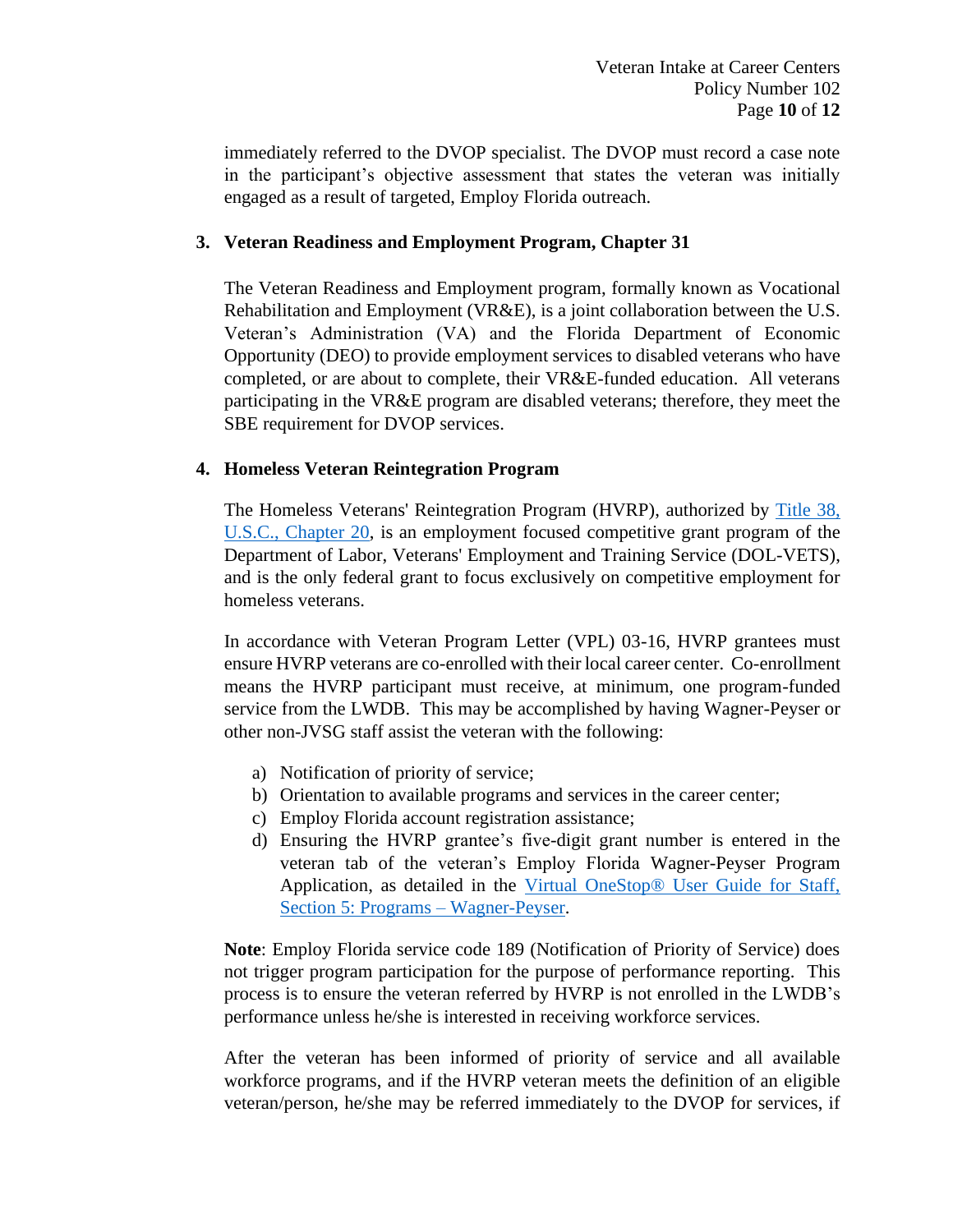desired. If the HVRP veteran is requesting employment services and does not meet the definition of an eligible veteran, they must be served by the first available non-JVSG career center staff member.

#### **E. State and Local Monitoring**

Services and activities provided under JVSG must be monitored annually for compliance with JVSG requirements by DEO. DEO will monitor local activities, policies, and procedures for alignment with the requirements outlined in this policy.

## **V. DEFINITIONS**

**Caregiver** - As defined by [Title 38, U.S.C. 1720G\(d\),](https://www.govinfo.gov/content/pkg/USCODE-2011-title38/pdf/USCODE-2011-title38-partII-chap17-subchapII-sec1720G.pdf) with respect to an eligible veteran, a caregiver means an individual who provides personal care services to support the veteran's:

- a) Health and well-being;
- b) Everyday personal needs (like feeding, bathing, and dressing); and/or
- c) Safety, protection, or instruction in their daily living environment.

**Career Center** - Also known as a One-Stop Center or American Job Center (AJC), career centers are designed to provide a full range of assistance to job seekers under one roof. Established under the Workforce Investment Act and reauthorized in the Workforce Innovation and Opportunities Act of 2014, these centers offer training referrals, career counseling, job listings, and similar employment-related services.

**Case Notes** - Online statements entered in the State MIS, Employ Florida by the staff member that identifies a participant's status for a specific data element, the date on which the information was obtained, and the career planner who obtained the information.

**Covered Person** - A veteran or eligible spouse who is entitled to priority of service as defined in Administrative Policy 111: Priority of Service for Veterans and Covered Persons.

**Disabled Veteran Outreach Program (DVOP) Specialist** - Specialists who provide individualized career services and facilitate placements to meet the employment needs of veterans and eligible persons who have significant barriers to employment or have otherwise been designated by the U.S. Department of Labor Veterans' Employment and Training Service (VETS).